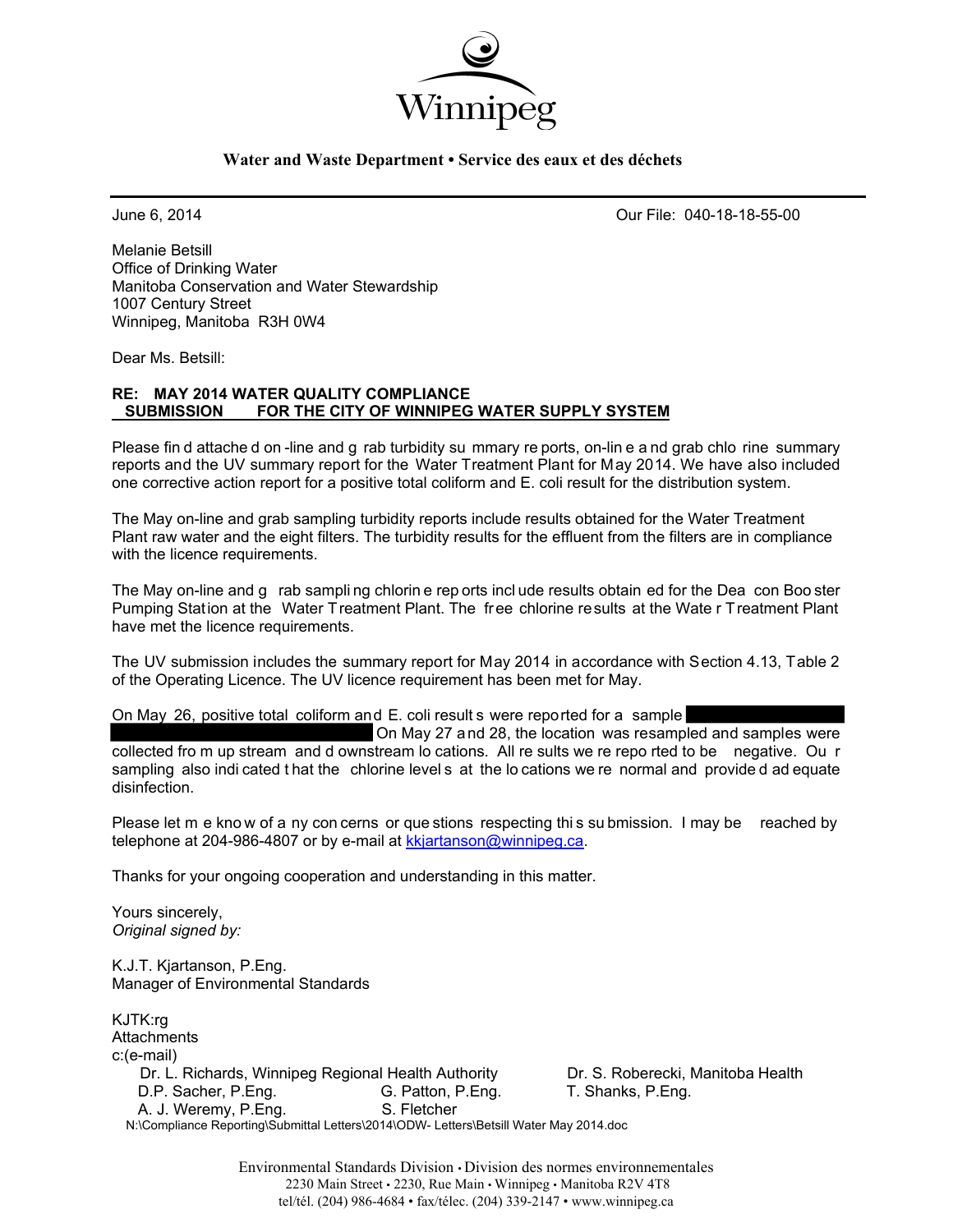

#### CITY OF WINNIPEG  $\mathbf{in}$   $\alpha$  WATER AND WASTE DEPARTMENT ENVIRONMENTAL STANDARDS DIVISION

| WATER TREATMENT PLANT CHLORINE GRAB MONITORING REPORT    |                                |                                                          |                                                          |                                 |  |  |  |  |  |  |  |  |
|----------------------------------------------------------|--------------------------------|----------------------------------------------------------|----------------------------------------------------------|---------------------------------|--|--|--|--|--|--|--|--|
| Water System Code: 252.00<br>Licence No. PWS-09-412 A    |                                | <b>Deacon Booster Pumping</b><br><b>Station Branch 1</b> | <b>Deacon Booster Pumping</b><br><b>Station Branch 2</b> |                                 |  |  |  |  |  |  |  |  |
| <b>Date</b>                                              | <b>Free Chlorine</b><br>(mg/L) | <b>Total Chlorine</b><br>(mg/L)                          | <b>Free Chlorine</b><br>(mg/L)                           | <b>Total Chlorine</b><br>(mg/L) |  |  |  |  |  |  |  |  |
| 01-May-2014                                              | 1.02                           | 1.14                                                     | 0.98                                                     | 1.15                            |  |  |  |  |  |  |  |  |
| 02-May-2014                                              | 1.01                           | 1.13                                                     | 1.01                                                     | 1.17                            |  |  |  |  |  |  |  |  |
| 03-May-2014                                              | NS                             | NS                                                       | NS                                                       | NS                              |  |  |  |  |  |  |  |  |
| 04-May-2014                                              | <b>NS</b>                      | <b>NS</b>                                                | <b>NS</b>                                                | <b>NS</b>                       |  |  |  |  |  |  |  |  |
| 05-May-2014                                              | 1.03                           | 1.17                                                     | 1.10                                                     | 1.19                            |  |  |  |  |  |  |  |  |
| 06-May-2014                                              | 1.04                           | 1.17                                                     | 1.02                                                     | 1.18                            |  |  |  |  |  |  |  |  |
| 07-May-2014                                              | 1.01                           | 1.15                                                     | 1.04                                                     | 1.18                            |  |  |  |  |  |  |  |  |
| 08-May-2014                                              | 1.07                           | 1.18                                                     | 1.03                                                     | 1.17                            |  |  |  |  |  |  |  |  |
| 09-May-2014                                              | 1.04                           | 1.15                                                     | 1.01                                                     | 1.10                            |  |  |  |  |  |  |  |  |
| 10-May-2014                                              | <b>NS</b>                      | <b>NS</b>                                                | NS                                                       | NS                              |  |  |  |  |  |  |  |  |
| 11-May-2014                                              | <b>NS</b>                      | <b>NS</b>                                                | <b>NS</b>                                                | <b>NS</b>                       |  |  |  |  |  |  |  |  |
| 12-May-2014                                              | 0.99                           | 1.13                                                     | 0.96                                                     | 1.14                            |  |  |  |  |  |  |  |  |
| 13-May-2014                                              | 0.97                           | 1.05                                                     | 0.96                                                     | 1.15                            |  |  |  |  |  |  |  |  |
| 14-May-2014                                              | 0.93                           | 1.08                                                     | 0.98                                                     | 1.15                            |  |  |  |  |  |  |  |  |
| 15-May-2014                                              | 0.87                           | 1.01                                                     | 0.91                                                     | 1.10                            |  |  |  |  |  |  |  |  |
| 16-May-2014                                              | 0.92                           | 1.07                                                     | 0.83                                                     | 1.02                            |  |  |  |  |  |  |  |  |
| 17-May-2014                                              | NS                             | NS                                                       | NS                                                       | NS                              |  |  |  |  |  |  |  |  |
| 18-May-2014                                              | <b>NS</b>                      | <b>NS</b>                                                | <b>NS</b>                                                | <b>NS</b>                       |  |  |  |  |  |  |  |  |
| 19-May-2014                                              | 0.94                           | 1.05                                                     | 0.95                                                     | 1.05                            |  |  |  |  |  |  |  |  |
| 20-May-2014                                              | 0.91                           | 1.04                                                     | 0.91                                                     | 1.06                            |  |  |  |  |  |  |  |  |
| 21-May-2014                                              | 1.01                           | 1.14                                                     | 0.99                                                     | 1.17                            |  |  |  |  |  |  |  |  |
| 22-May-2014                                              | 0.94                           | 1.11                                                     | 1.01                                                     | 1.09                            |  |  |  |  |  |  |  |  |
| 23-May-2014                                              | 0.95                           | 1.13                                                     | 0.91                                                     | 1.07                            |  |  |  |  |  |  |  |  |
| 24-May-2014                                              | NS                             | NS                                                       | NS                                                       | NS                              |  |  |  |  |  |  |  |  |
| 25-May-2014                                              | NS                             | NS                                                       | NS                                                       | <b>NS</b>                       |  |  |  |  |  |  |  |  |
| 26-May-2014                                              | 0.92                           | 1.13                                                     | 0.95                                                     | 1.11                            |  |  |  |  |  |  |  |  |
| 27-May-2014                                              | 1.00                           | 1.11                                                     | 0.92                                                     | 1.10                            |  |  |  |  |  |  |  |  |
| 28-May-2014                                              | 0.95                           | 1.15                                                     | 0.94                                                     | 1.14                            |  |  |  |  |  |  |  |  |
| 29-May-2014                                              | 1.07                           | 1.28                                                     | 1.02                                                     | 1.19                            |  |  |  |  |  |  |  |  |
| 30-May-2014                                              | 1.17                           | 1.37                                                     | 1.05                                                     | 1.22                            |  |  |  |  |  |  |  |  |
| 31-May-2014                                              | <b>NS</b>                      | <b>NS</b>                                                | <b>NS</b>                                                | <b>NS</b>                       |  |  |  |  |  |  |  |  |
| Total number of measurements taken, A:                   | 22                             |                                                          | 22                                                       |                                 |  |  |  |  |  |  |  |  |
| <b>Chlorine Standard for Monitoring Location (mg/L):</b> | 0.50                           |                                                          | 0.50                                                     |                                 |  |  |  |  |  |  |  |  |
| Number of measurements meeting standard, B:              | 22                             |                                                          | 22                                                       |                                 |  |  |  |  |  |  |  |  |
| Compliance with Chlorine Standard, C= B/A X 100%:        | 100%                           |                                                          | 100%                                                     |                                 |  |  |  |  |  |  |  |  |

NS: No Sample NA: Not Analyzed OL: Off-Line

| Comments: | <b>Report Compiled By:</b> | <b>H.Demchenko</b> |
|-----------|----------------------------|--------------------|
|-----------|----------------------------|--------------------|

**Approved in LIMS By: S.Fletcher/ A.Vanderstel**

Date Approved: 06-Jun-14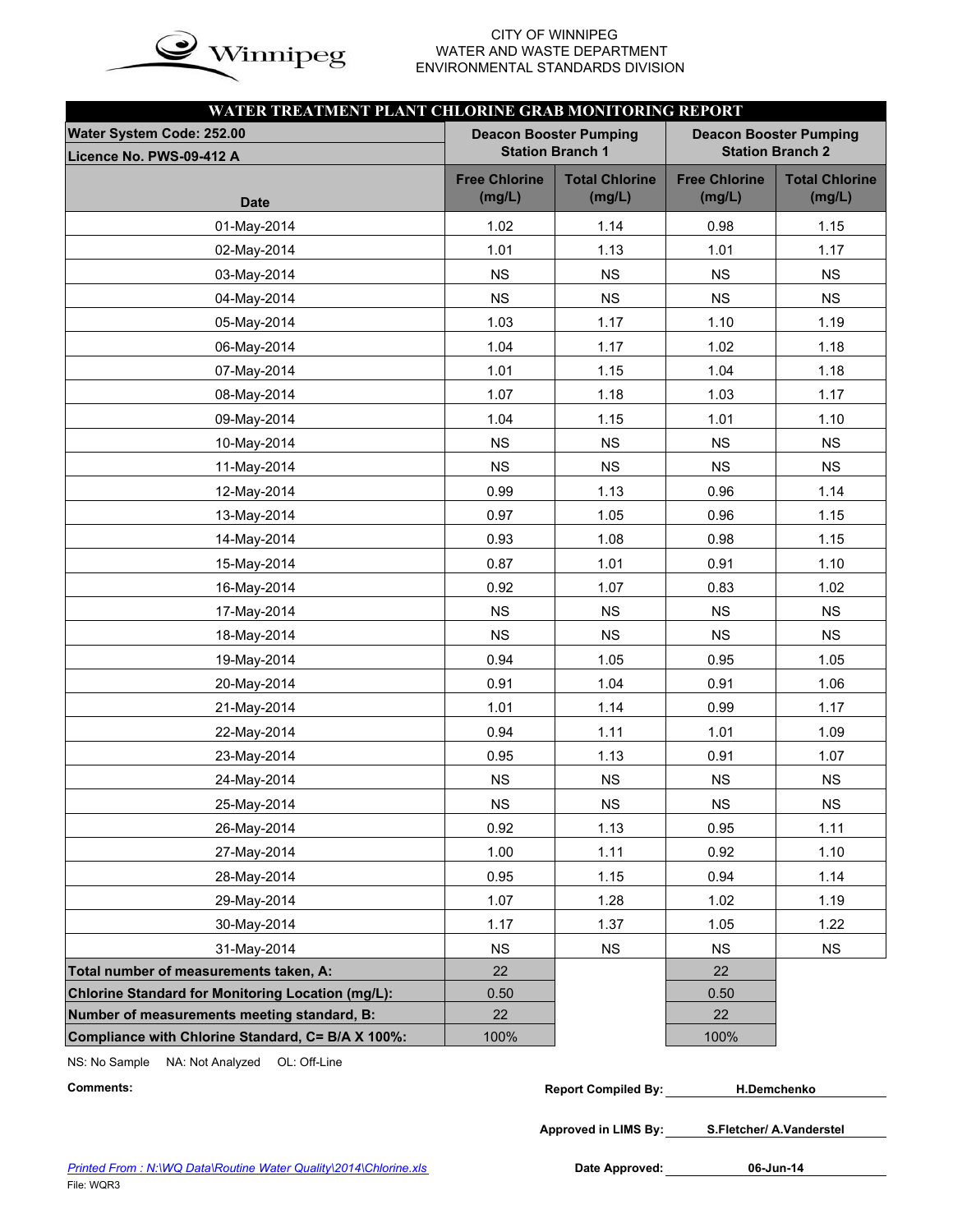

# **City of Winnipeg**

Water and Waste Department Water Services

## WATER TREATMENT PLANT FREE CHLORINE ON-LINE MONITORING REPORT Deacon Booster Pumping Station

| Water System Code: |  |
|--------------------|--|
| Licence Number:    |  |
| Report Created:    |  |

Water System Code: **252.00** Licence Number: **PWS-09-412 A**

01 June 2014 **Report Period: May 2014** 

|                                             |         | <b>BRANCH1</b><br>[mg/L] |         | <b>BRANCH2</b><br>[mg/L] |
|---------------------------------------------|---------|--------------------------|---------|--------------------------|
| Date                                        | Average | Minimum                  | Average | Minimum                  |
| 1/05/2014                                   | 0.97    | 0.91                     | 1.01    | 0.94                     |
| 2/05/2014                                   | 0.93    | 0.85                     | 0.96    | 0.90                     |
| 3/05/2014                                   | 0.95    | 0.85                     | 1.00    | 0.93                     |
| 4/05/2014                                   | 0.96    | 0.87                     | 1.00    | 0.89                     |
| 5/05/2014                                   | 0.95    | 0.81                     | 1.00    | 0.94                     |
| 6/05/2014                                   | 0.91    | 0.78                     | 1.03    | 0.75                     |
| 7/05/2014                                   | 0.95    | 0.80                     | 1.00    | 0.88                     |
| 8/05/2014                                   | 1.01    | 0.80                     | 1.01    | 0.82                     |
| 9/05/2014                                   | 0.97    | 0.89                     | 0.97    | 0.89                     |
| 10/05/2014                                  | 0.97    | 0.89                     | 0.98    | 0.90                     |
| 11/05/2014                                  | 1.05    | 0.94                     | 1.02    | 0.94                     |
| 12/05/2014                                  | 1.00    | 0.92                     | 0.99    | 0.93                     |
| 13/05/2014                                  | 1.05    | 0.91                     | 1.01    | 0.96                     |
| 14/05/2014                                  | 0.99    | 0.84                     | 0.96    | 0.80                     |
| 15/05/2014                                  | 0.94    | 0.79                     | 0.88    | 0.79                     |
| 16/05/2014                                  | 0.92    | 0.74                     | 0.88    | 0.79                     |
| 17/05/2014                                  | 0.94    | 0.82                     | 0.89    | 0.77                     |
| 18/05/2014                                  | 0.93    | 0.82                     | 0.89    | 0.84                     |
| 19/05/2014                                  | 0.93    | 0.84                     | 0.91    | 0.86                     |
| 20/05/2014                                  | 0.95    | 0.88                     | 0.93    | 0.84                     |
| 21/05/2014                                  | 0.98    | 0.83                     | 0.96    | 0.89                     |
| 22/05/2014                                  | 0.99    | 0.87                     | 0.93    | 0.87                     |
| 23/05/2014                                  | 0.92    | 0.94                     | 0.93    | 0.87                     |
| 24/05/2014                                  | 1.03    | 0.90                     | 0.94    | 0.81                     |
| 25/05/2014                                  | 1.06    | 0.94                     | 0.92    | 0.82                     |
| 26/05/2014                                  | 1.09    | 0.99                     | 0.92    | 0.83                     |
| 27/05/2014                                  | 1.08    | 0.89                     | 0.86    | 0.78                     |
| 28/05/2014                                  | 0.97    | 0.63                     | 1.03    | 0.79                     |
| 29/05/2014                                  | 0.99    | 0.71                     | 1.03    | 0.70                     |
| 30/05/2014                                  | 1.33    | 0.67                     | 1.09    | 0.79                     |
| 31/05/2014                                  | 1.09    | 0.94                     | 0.99    | 0.91                     |
| Total Number of Measurements, A:            |         | 21541                    |         | 21544                    |
| Minimum Free Chlorine Standard:             |         | 0.50                     |         | 0.50                     |
| Number of Measurements Meeting Standard, B: |         | 21541                    |         | 21544                    |
| COMPLIANCE, C = B/A X 100%:                 |         | 100                      |         | 100                      |

File Path: N:\Water Treatment Branch\Administration\Reports\Regulatory Submissions\Chlorine\2014\05-May

Submitted By (Print): A.Weremy

Signature: Original signed by A.Weremy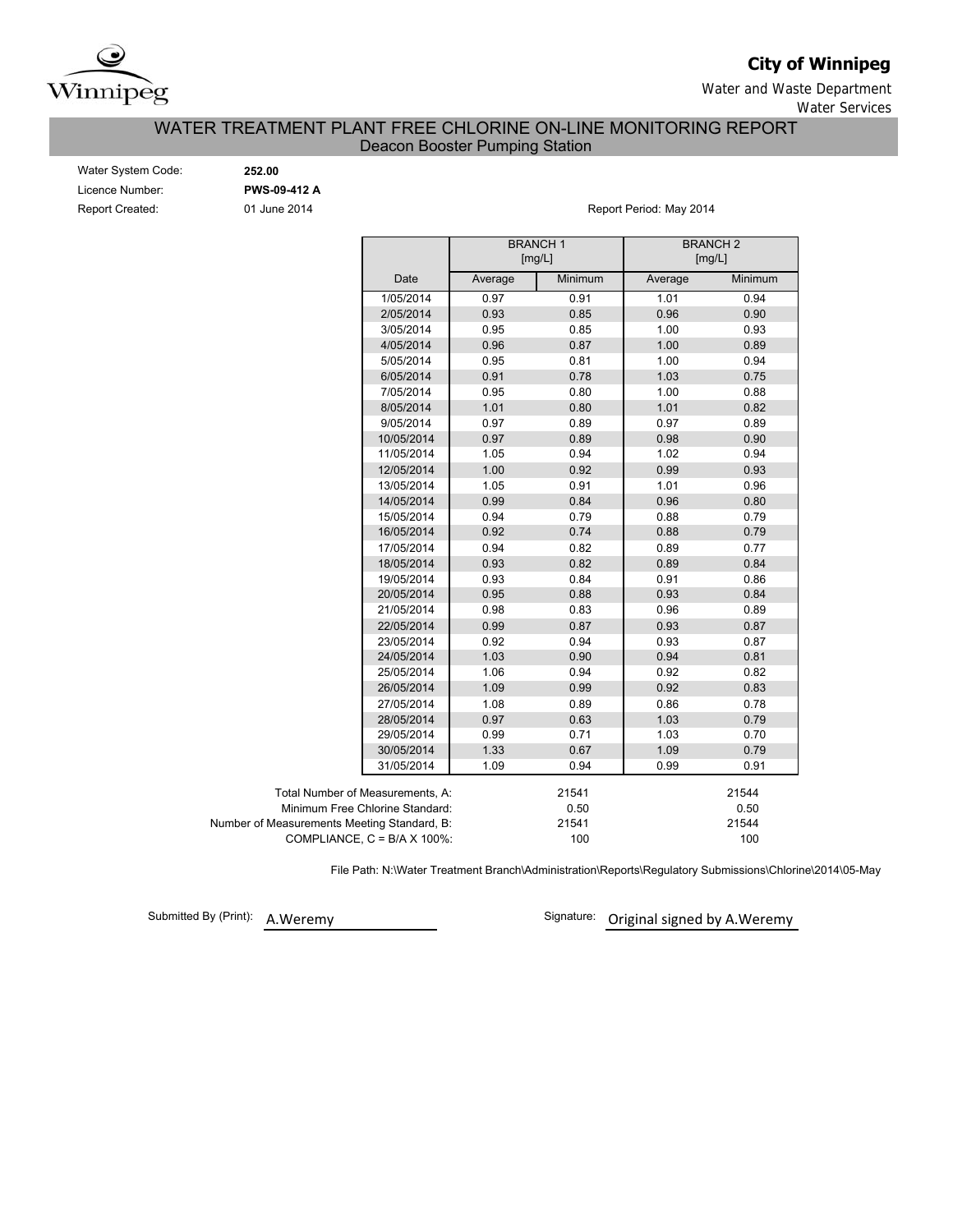

#### CITY OF WINNIPEG WATER AND WASTE DEPARTMENT ENVIRONMENTAL STANDARDS DIVISION

## **WATER TREATMENT PLANT TURBIDITY GRAB MONITORING REPORT**

| Water System Code: 252.00                          | <b>Turbidity (NTU)</b>                            |           |                     |           |           |           |                     |                     |           |  |
|----------------------------------------------------|---------------------------------------------------|-----------|---------------------|-----------|-----------|-----------|---------------------|---------------------|-----------|--|
| Licence No. PWS-09-412 A                           |                                                   |           |                     |           |           |           |                     |                     |           |  |
| <b>Date</b>                                        | <b>Raw Water</b>                                  | Filter 1  | Filter <sub>2</sub> | Filter 3  | Filter 4  | Filter 5  | Filter <sub>6</sub> | Filter <sub>7</sub> | Filter 8  |  |
| 01-May-2014                                        | 0.51                                              | 0.11      | 0.17                | 0.13      | 0.13      | 0.13      | 0.13                | 0.14                | 0.19      |  |
| 02-May-2014                                        | 0.46                                              | 0.08      | 0.07                | 0.13      | 0.11      | 0.15      | 0.07                | 0.09                | 0.09      |  |
| 03-May-2014                                        | <b>NS</b>                                         | <b>NS</b> | <b>NS</b>           | <b>NS</b> | <b>NS</b> | <b>NS</b> | <b>NS</b>           | <b>NS</b>           | <b>NS</b> |  |
| 04-May-2014                                        | <b>NS</b>                                         | <b>NS</b> | NS                  | <b>NS</b> | NS        | <b>NS</b> | <b>NS</b>           | <b>NS</b>           | <b>NS</b> |  |
| 05-May-2014                                        | 0.53                                              | 0.11      | 0.08                | 0.10      | 0.12      | 0.13      | 0.13                | 0.09                | 0.09      |  |
| 06-May-2014                                        | 1.02                                              | 0.09      | 0.07                | 0.14      | 0.11      | 0.06      | 0.07                | 0.09                | 0.07      |  |
| 07-May-2014                                        | 0.59                                              | 0.09      | 0.10                | 0.12      | 0.09      | 0.10      | 0.14                | 0.24                | 0.12      |  |
| 08-May-2014                                        | 0.56                                              | 0.11      | 0.17                | 0.15      | 0.13      | 0.24      | 0.22                | 0.20                | 0.12      |  |
| 09-May-2014                                        | 0.56                                              | 0.13      | 0.07                | 0.16      | 0.06      | 0.09      | 0.11                | 0.15                | 0.14      |  |
| 10-May-2014                                        | <b>NS</b>                                         | <b>NS</b> | <b>NS</b>           | <b>NS</b> | <b>NS</b> | <b>NS</b> | <b>NS</b>           | <b>NS</b>           | <b>NS</b> |  |
| 11-May-2014                                        | <b>NS</b>                                         | <b>NS</b> | <b>NS</b>           | <b>NS</b> | <b>NS</b> | <b>NS</b> | <b>NS</b>           | <b>NS</b>           | <b>NS</b> |  |
| 12-May-2014                                        | 0.62                                              | 0.11      | 0.10                | 0.11      | 0.06      | 0.10      | 0.07                | 0.08                | 0.09      |  |
| 13-May-2014                                        | 0.60                                              | 0.11      | 0.06                | 0.06      | 0.11      | 0.21      | 0.12                | 0.11                | 0.10      |  |
| 14-May-2014                                        | 0.64                                              | 0.07      | 0.06                | 0.12      | 0.10      | 0.09      | 0.09                | 0.11                | 0.10      |  |
| 15-May-2014                                        | 0.65                                              | 0.10      | 0.11                | 0.07      | 0.09      | 0.07      | 0.20                | 0.07                | 0.15      |  |
| 16-May-2014                                        | 0.63                                              | 0.11      | 0.09                | 0.09      | 0.10      | 0.11      | 0.15                | 0.08                | 0.09      |  |
| 17-May-2014                                        | <b>NS</b>                                         | <b>NS</b> | <b>NS</b>           | <b>NS</b> | <b>NS</b> | <b>NS</b> | <b>NS</b>           | <b>NS</b>           | <b>NS</b> |  |
| 18-May-2014                                        | <b>NS</b>                                         | <b>NS</b> | <b>NS</b>           | <b>NS</b> | <b>NS</b> | <b>NS</b> | <b>NS</b>           | <b>NS</b>           | <b>NS</b> |  |
| 19-May-2014                                        | 0.69                                              | 0.11      | 0.08                | 0.09      | 0.14      | 0.09      | 0.09                | 0.11                | 0.10      |  |
| 20-May-2014                                        | 0.65                                              | 0.07      | 0.07                | 0.11      | 0.11      | 0.07      | 0.07                | 0.11                | 0.08      |  |
| 21-May-2014                                        | 0.67                                              | 0.09      | 0.14                | 0.09      | 0.08      | 0.07      | 0.15                | 0.13                | 0.12      |  |
| 22-May-2014                                        | 0.74                                              | 0.08      | 0.05                | 0.06      | 0.06      | 0.07      | 0.08                | 0.05                | 0.06      |  |
| 23-May-2014                                        | 0.66                                              | 0.08      | 0.07                | 0.09      | 0.06      | 0.10      | 0.06                | 0.07                | 0.08      |  |
| 24-May-2014                                        | <b>NS</b>                                         | NS        | NS                  | <b>NS</b> | <b>NS</b> | <b>NS</b> | <b>NS</b>           | <b>NS</b>           | <b>NS</b> |  |
| 25-May-2014                                        | <b>NS</b>                                         | <b>NS</b> | <b>NS</b>           | <b>NS</b> | <b>NS</b> | <b>NS</b> | <b>NS</b>           | <b>NS</b>           | <b>NS</b> |  |
| 26-May-2014                                        | 0.78                                              | 0.15      | 0.07                | 0.08      | 0.08      | 0.07      | 0.08                | 0.09                | 0.09      |  |
| 27-May-2014                                        | 0.79                                              | 0.05      | 0.06                | 0.09      | 0.06      | 0.06      | 0.09                | 0.05                | 0.05      |  |
| 28-May-2014                                        | 0.84                                              | 0.07      | 0.07                | 0.07      | 0.06      | 0.07      | < 0.05              | 0.08                | 0.05      |  |
| 29-May-2014                                        | 0.78                                              | 0.06      | 0.07                | 0.07      | 0.07      | < 0.05    | 0.06                | 0.09                | 0.09      |  |
| 30-May-2014                                        | 0.94                                              | 0.08      | 0.05                | 0.06      | 0.07      | 0.06      | 0.10                | 0.07                | 0.07      |  |
| 31-May-2014                                        | <b>NS</b>                                         | <b>NS</b> | <b>NS</b>           | <b>NS</b> | <b>NS</b> | <b>NS</b> | <b>NS</b>           | <b>NS</b>           | <b>NS</b> |  |
| Total number of measurements taken, A:             |                                                   | 22        | 22                  | 22        | 22        | 22        | 22                  | 22                  | 22        |  |
|                                                    | Turbidity Standard for Monitoring Location (NTU): |           |                     |           | 0.30      | 0.30      | 0.30                | 0.30                | 0.30      |  |
| Number of measurements meeting standard, B:        |                                                   | 22        | 22                  | 22        | 22        | 22        | 22                  | 22                  | 22        |  |
| Compliance with Turbidity Standard, C= B/A X 100%: |                                                   | 100%      | 100%                | 100%      | 100%      | 100%      | 100%                | 100%                | 100%      |  |

NS: No Sample NA: Not Analyzed OL: Off-Line

```
Comments: Report Compiled By:
H.Demchenko
```
**Approved in LIMS By: S.Fletcher/ A.Vanderstel**

Date Approved: 06-Jun-14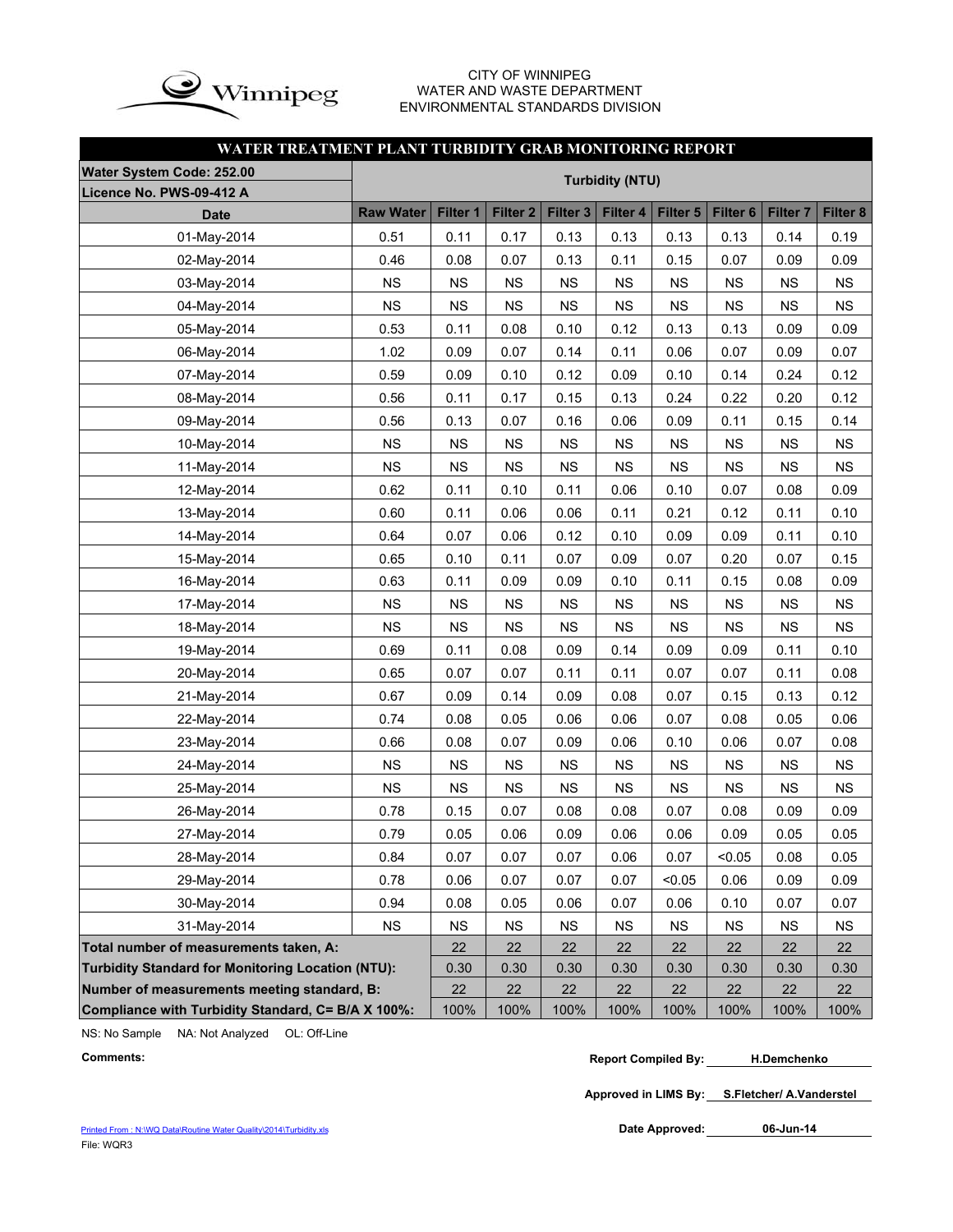

#### **CITY OF WINNIPEG**WATER AND WASTE DEPARTMENT

# WATER TREATMENT PLANT TURBIDITY ON-LINE MONITORING REPORTWATER SERVICES

|                                                                                                  | May 2014 Turbidity (NTU) |       |               |      |               |           |               |      |               |      |               |       |               |      |               |      |               |
|--------------------------------------------------------------------------------------------------|--------------------------|-------|---------------|------|---------------|-----------|---------------|------|---------------|------|---------------|-------|---------------|------|---------------|------|---------------|
|                                                                                                  | Raw                      |       | Filter #1     |      | Filter #2     | Filter #3 |               |      | Filter #4     |      | Filter #5     |       | Filter #6     |      | Filter #7     |      | Filter #8     |
| Date                                                                                             | Avg                      | Avg   | Max           | Avg  | Max           | Avg       | Max           | Avg  | Max           | Avg  | Max           | Avg   | Max           | Avg  | Max           | Avg  | Max           |
| 1/05/2014                                                                                        | 063                      | 0 0 4 | 0.11          | 0.00 | 0.05          | 001       | 0.02          | 0.03 | 0.08          | 0.03 | 0.09          | 0 0 3 | 0.10          | 0.02 | 0.04          | 0.00 | 0.14          |
| 2/05/2014                                                                                        | 063                      | 004   | 0.11          | 0.00 | 0.01          | 001       | 0.05          | 0.02 | 0.08          | 0.03 | 0.08          | 003   | 0.09          | 0.03 | 0.08          | 0.01 | 0.07          |
| 3/05/2014                                                                                        | 065                      | 0 0 5 | 0.07          | 0.00 | 0.05          | 0.01      | 0.05          | 0.02 | 0.08          | 0.02 | 0.08          | 004   | 0.08          | 0.02 | 0.07          | 0.01 | 0.12          |
| 4/05/2014                                                                                        | 066                      | 0 0 5 | 0.11          | 0.00 | 0.04          | 0.00      | 0.05          | 0.02 | 0.04          | 0.04 | 0.08          | 0 0 3 | 0.09          | 0.02 | 0.07          | 0.01 | 0.06          |
| 5/05/2014                                                                                        | 067                      | 0 0 5 | 0.12          | 0.01 | 0.06          | 0.01      | 0.05          | 0.03 | 0.09          | 0.03 | 0.09          | 004   | 0.11          | 0.03 | 0.05          | 0.00 | 0.01          |
| 6/05/2014                                                                                        | 0.74                     | 0 0 4 | 0.07          | 0.01 | 0.03          | 001       | 0.09          | 0.02 | 0.09          | 0.02 | 0.11          | 004   | 0.06          | 0.03 | 0.11          | 0.01 | 0.17          |
| 7/05/2014                                                                                        | 0.70                     | 0 0 5 | 0.11          | 0.00 | 0.05          | 0.00      | 0.01          | 0.02 | 0.04          | 0.04 | 0.06          | 0 0 5 | 0.13          | 0.03 | 0.11          | 0.01 | 0.15          |
| 8/05/2014                                                                                        | 0.71                     | 004   | 0.10          | 0.00 | 0.08          | 0.01      | 0.04          | 0.02 | 0.05          | 0.04 | 0.11          | 004   | 0.15          | 0.05 | 0.07          | 0.01 | 0.03          |
| 9/05/2014                                                                                        | 0.71                     | 0 0 5 | 0.08          | 0.01 | 0.06          | 0.01      | 0.12          | 0.02 | 0.08          | 0.03 | 0.13          | 006   | 0.09          | 0.04 | 0.16          | 0.02 | 0.18          |
| 10/05/2014                                                                                       | 0.70                     | 006   | 0.14          | 0.01 | 0.09          | 001       | 0.01          | 0.04 | 0.06          | 0.07 | 0.13          | 0 0 5 | 0.15          | 0.03 | 0.15          | 0.01 | 0.18          |
| 11/05/2014                                                                                       | 0.71                     | 0 0 4 | 0.12          | 0.01 | 0.02          | 0.01      | 0.07          | 0.03 | 0.09          | 0.03 | 0.12          | 002   | 0.12          | 0.02 | 0.04          | 0.01 | 0.01          |
| 12/05/2014                                                                                       | 0.77                     | 006   | 0.08          | 0.02 | 0.08          | 0.01      | 0.06          | 0.01 | 0.03          | 0.03 | 0.06          | 0 0 5 | 0.06          | 0.02 | 0.09          | 0.01 | 0.19          |
| 13/05/2014                                                                                       | 081                      | 006   | 0.14          | 0.01 | 0.06          | 0.01      | 0.02          | 0.03 | 0.10          | 0.05 | 0.17          | 0 0 5 | 0.18          | 0.02 | 0.05          | 0.01 | 0.16          |
| 14/05/2014                                                                                       | 084                      | 0 0 3 | 0.12          | 0.02 | 0.03          | 000       | 0.03          | 0.02 | 0.07          | 0.06 | 0.15          | 004   | 0.06          | 0.04 | 0.13          | 0.01 | 0.05          |
| 15/05/2014                                                                                       | 084                      | 007   | 0.10          | 0.02 | 0.08          | 0.01      | 0.09          | 0.02 | 0.03          | 0.05 | 0.08          | 0 0 6 | 0.18          | 0.03 | 0.15          | 0.01 | 0.15          |
| 16/05/2014                                                                                       | 083                      | 004   | 0.13          | 0.02 | 0.07          | 0.01      | 0.03          | 0.03 | 0.09          | 0.05 | 0.14          | 004   | 0.13          | 0.03 | 0.05          | 0.00 | 0.01          |
| 17/05/2014                                                                                       | 081                      | 004   | 0.11          | 0.01 | 0.03          | 0.01      | 0.07          | 0.02 | 0.08          | 0.03 | 0.12          | 0 0 4 | 0.06          | 0.03 | 0.16          | 0.01 | 0.13          |
| 18/05/2014                                                                                       | 0.79                     | 0 0 6 | 0.08          | 0.02 | 0.07          | 001       | 0.09          | 0.02 | 0.03          | 0.05 | 0.07          | 006   | 0.14          | 0.02 | 0.18          | 0.01 | 0.16          |
| 19/05/2014                                                                                       | 082                      | 004   | 0.13          | 0.01 | 0.08          | 001       | 0.03          | 0.03 | 0.07          | 0.04 | 0.17          | 0 0 4 | 0.17          | 0.03 | 0.05          | 0.00 | 0.01          |
| 20/05/2014                                                                                       | 083                      | 004   | 0.06          | 0.02 | 0.04          | 0.01      | 0.07          | 0.02 | 0.08          | 0.03 | 0.14          | 0 0 5 | 0.07          | 0.03 | 0.17          | 0.01 | 0.15          |
| 21/05/2014                                                                                       | 083                      | 0 0 6 | 0.11          | 0.02 | 0.06          | 0.00      | 0.01          | 0.01 | 0.02          | 0.05 | 0.07          | 005   | 0.13          | 0.02 | 0.15          | 0.01 | 0.11          |
| 22/05/2014                                                                                       | 087                      | 0 0 3 | 0.10          | 0.00 | 0.02          | 001       | 0.07          | 0.01 | 0.08          | 0.03 | 0.11          | 0 0 3 | 0.13          | 0.01 | 0.05          | 0.01 | 0.01          |
| 23/05/2014                                                                                       | 088                      | 0 0 4 | 0.05          | 0.01 | 0.05          | 0.00      | 0.04          | 0.01 | 0.04          | 0.03 | 0.10          | 0 0 4 | 0.05          | 0.01 | 0.12          | 0.01 | 0.11          |
| 24/05/2014                                                                                       | 091                      | 004   | 0.09          | 0.01 | 0.05          | 0.01      | 0.01          | 0.02 | 0.02          | 0.04 | 0.05          | 0 0 4 | 0.08          | 0.01 | 0.06          | 0.01 | 0.03          |
| 25/05/2014                                                                                       | 092                      | 004   | 0.08          | 0.01 | 0.05          | 0.01      | 0.02          | 0.01 | 0.04          | 0.03 | 0.07          | 0 0 3 | 0.08          | 0.02 | 0.05          | 0.01 | 0.01          |
| 26/05/2014                                                                                       | 091                      | 004   | 0.05          | 0.02 | 0.04          | 001       | 0.01          | 0.01 | 0.03          | 0.03 | 0.08          | 004   | 0.05          | 0.03 | 0.11          | 0.01 | 0.04          |
| 27/05/2014                                                                                       | 1 0 1                    | 005   | 0.07          | 0.02 | 0.04          | 0.01      | 0.01          | 0.02 | 0.02          | 0.04 | 0.05          | 0 0 3 | 0.08          | 0.02 | 0.08          | 0.01 | 0.02          |
| 28/05/2014                                                                                       | 1 0 2                    | 004   | 0.07          | 0.02 | 0.04          | 0.01      | 0.01          | 0.01 | 0.03          | 0.04 | 0.07          | 004   | 0.07          | 0.03 | 0.06          | 0.01 | 0.01          |
| 29/05/2014                                                                                       | 1.11                     | 004   | 0.12          | 0.02 | 0.12          | 0.01      | 0.01          | 0.01 | 0.05          | 0.03 | 0.13          | 004   | 0.15          | 0.01 | 0.13          | 0.00 | 0.07          |
| 30/05/2014                                                                                       | 1.14                     | 004   | 0.07          | 0.03 | 0.06          | 0.01      | 0.01          | 0.02 | 0.02          | 0.04 | 0.07          | 004   | 0.07          | 0.01 | 0.03          | 0.01 | 0.02          |
| 31/05/2014                                                                                       | 1.12                     | 0 0 4 | 0.07          | 0.03 | 0.05          | 001       | 0.01          | 0.01 | 0.02          | 0.04 | 0.06          | 004   | 0.07          | 0.01 | 0.02          | 0.01 | 0.01          |
| Total Number of Measurements Taken, A:                                                           |                          |       | 14354         |      | 13747         |           | 14244         |      | 11038         |      | 15011         |       | 14951         |      | 13557         |      | 14746         |
| Turbidity Standard for Monitoring Location (NTU):<br>Number of Measurements Meeting Standard, B: |                          |       | 0.30<br>14354 |      | 0.30<br>13747 |           | 0.30<br>14244 |      | 0.30<br>11038 |      | 0.30<br>15011 |       | 0.30<br>14951 |      | 0.30<br>13557 |      | 0.30<br>14746 |
| Compliance with Turbidity Standard, C = B/A X 100%:                                              |                          |       | 100%          |      | 100%          |           | 100%          |      | 100%          |      | 100%          |       | 100%          |      | 100%          |      | 100%          |

File Path: N:\Water Treatment Branch\Administration\Reports\Regulatory Submissions\Turbidity\2014\05-May

**Submitted By (Print)** A. Weremy

Signature Original signed by A.Weremy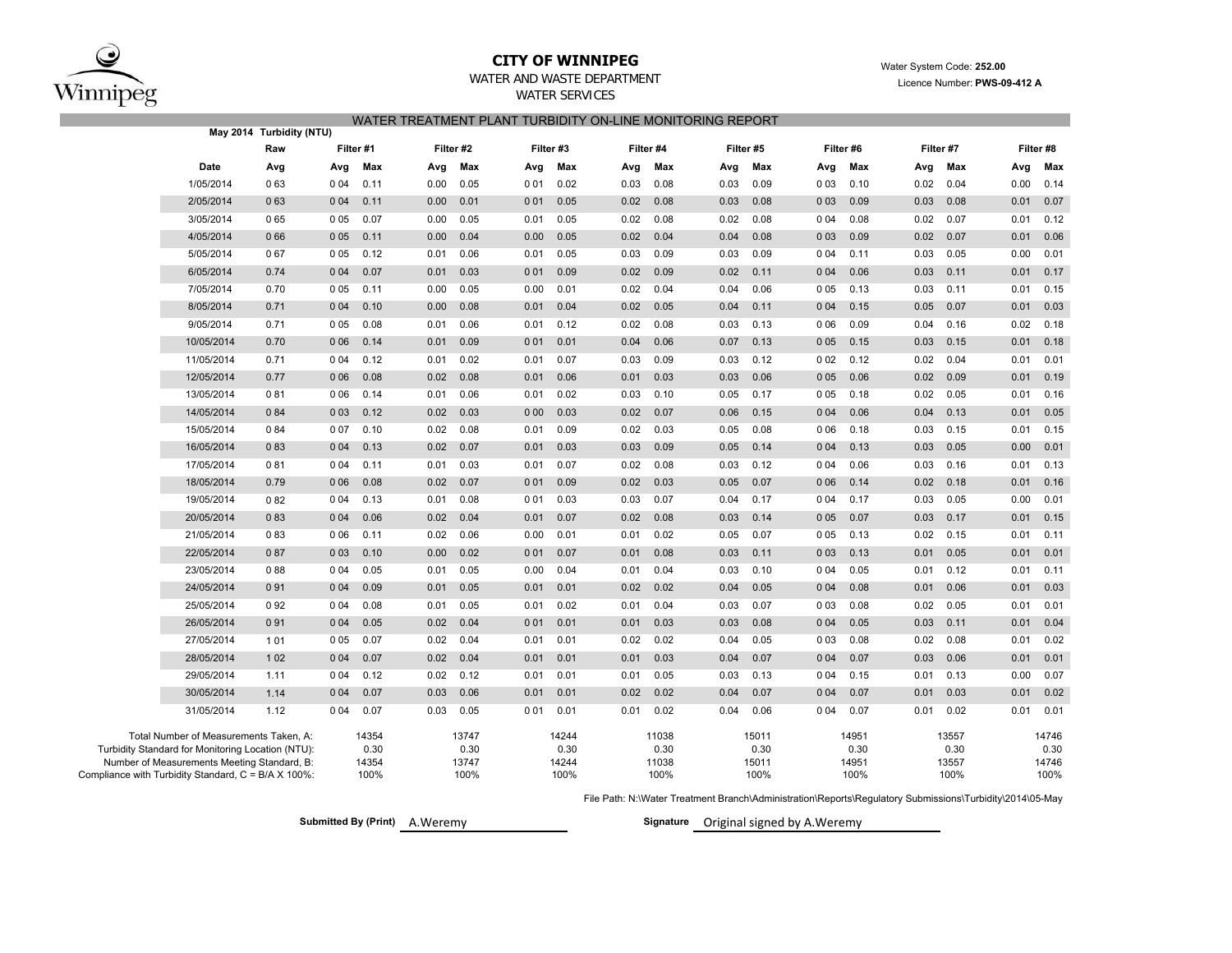

#### **CITY OF WINNIPEG** Water System Code: 252.00 WATER AND WASTE DEPARTMENT Licence Number: **PWS-09-412 A** WATER SERVICES

WATER TREATMENT PLANT UV REPORT

|            | <b>Report Period:</b> | <b>May 2014</b> |                   |         |         |           |                  |         |         |                  |                   |       |       |                                      |       |        |        |                   |       |                |                  |                   |       |         |         | <b>Report Created:</b> |                   | <b>Sunday, June 01, 2014</b> |         |        |
|------------|-----------------------|-----------------|-------------------|---------|---------|-----------|------------------|---------|---------|------------------|-------------------|-------|-------|--------------------------------------|-------|--------|--------|-------------------|-------|----------------|------------------|-------------------|-------|---------|---------|------------------------|-------------------|------------------------------|---------|--------|
|            | Transmittance         |                 | <b>UVR-D100A</b>  |         |         |           | <b>UVR-D200A</b> |         |         |                  | <b>UVR-D300A</b>  |       |       | <b>UVR-D400A</b><br><b>UVR-D500A</b> |       |        |        |                   |       |                | <b>UVR-D600A</b> |                   |       |         | Total   |                        |                   | % Volume                     |         |        |
| Date       | %                     |                 | Water Volume [ML] |         |         |           | Water Volume [ML |         |         |                  | Water Volume [ML] |       |       | Water Volume [ML]                    |       |        |        | Water Volume [ML  |       |                |                  | Water Volume [ML] |       |         |         | Water Volume [ML]      |                   | <b>Treated To</b>            |         |        |
|            |                       | Untreated       | Below             | To      | Total   | Jntreated | Below            | To      | Total   | <b>Jntreated</b> | Below             | To    | Total | Untreated                            | Below | To     | Total  | <b>Jntreater</b>  | Below | To             | Total            | Untreated         | Below | To      | Total   | Untreated              | Below             | To                           | Total   | Dose   |
| 1/05/201   | 96.51                 | 0.00            | 0.00              | 82.26   | 82.2    | 0.01      | 0.01             | 0.00    | 0.0     | 0.00             | 0.00              | 0.00  | 0.0   | 0.00                                 | 0.00  | 51.78  | 51.7   | 0.00              | 0.00  | 81.96          | 81.96            | 0.00              | 0.00  | 0.00    | 0.00    | 0.01                   | 0.01              | 215.99                       | 216.0   | 99.99  |
| 2/05/201   | 96.69                 | 0.00            | 0.00              | 82.41   | 82.4    | 0.00      | 0.00             | 0.00    | 0.00    | 0.00             | 0.00              | 0.00  | 0.00  | 0.00                                 | 0.00  | 51.66  | 51.6   | 0.00              | 0.00  | 81.94          | 81.9             | 0.00              | 0.00  | 0.00    | 0.00    | 0.00                   | 0.00              | 216.01                       | 216.0   | 100.00 |
| 3/05/2014  | 96.88                 | 0.00            | 0.00              | 81.20   | 81.20   | 0.00      | 0.00             | 0.00    | 0.00    | 0.00             | 0.00              | 0.00  | 0.00  | 0.00                                 | 0.00  | 50.67  | 50.6   | 0.00              | 0.00  | 80.24          | 80.24            | 0.00              | 0.00  | 0.00    | 0.00    | 0.00                   | 0.00              | 212.11                       | 212.1   | 100.00 |
| 4/05/2014  | 96.92                 | 0.00            | 0.00              | 80.33   | 80.33   | 0.00      | 0.00             | 0.00    | 0.00    | 0.00             | 0.00              | 0.00  | 0.00  | 0.00                                 | 0.00  | 50.26  | 50.20  | 0.00              | 0.00  | $79.4^{\circ}$ | 79.4             | 0.00              | 0.00  | 0.00    | 0.00    | 0.00                   | 0.00 <sub>1</sub> | 210.00                       | 210.00  | 100.00 |
| 5/05/2014  | 96.78                 | 0.00            | 0.06              | 83.82   | 83.87   | 0.00      | 0.00             | 0.00    | 0.00    | 0.00             | 0.00              | 0.00  | 0.00  | 0.07                                 | 0.16  | 8.86   | 9.09   | 0.00              | 0.00  | 50.1           | 50.1             | 0.00              | 0.00  | 66.78   | 66.7    | 0.07                   | 0.22              | 209.63                       | 209.9   | 99.87  |
| 6/05/2014  | 96.72                 | 0.00            | 0.12              | 84.87   | 84.99   | 0.00      | 0.00             | 0.00    | 0.00    | 0.00             | 0.00              | 0.00  | 0.00  | 0.00                                 | 0.00  | 0.00   | 0.00   | 0.00              | 0.00  | 42.57          | 42.57            | 0.00              | 0.00  | 78.92   | 78.92   | 0.00                   | 0.12              | 206.36                       | 206.48  | 99.94  |
| 7/05/2014  | 96.53                 | 0.00            | 1.00              | 65.14   | 66.1    | 0.00      | 0.00             | 18.84   | 18.84   | 0.00             | 0.00              | 0.00  | 0.0   | 0.00                                 | 0.00  | 0.00   | 0.01   | 0.00              | 0.00  | 41.33          | 41.33            | 0.00              | 0.00  | 76.51   | 76.5    | 0.00                   | 1.00              | 201.82                       | 202.82  | 99.51  |
| 8/05/2014  | 96.44                 | 0.00            | 0.00              | 0.00    | 0.00    | 0.00      | 0.00             | 85.05   | 85.05   | 0.00             | 0.00              | 0.00  | 0.00  | 0.00                                 | 0.00  | 0.00   | 0.00   | 0.00              | 0.00  | 37.82          | 37.82            | 0.00              | 0.00  | 69.60   | 69.6    | 0.00                   | 0.00              | 192.46                       | 192.46  | 100.00 |
| 9/05/2014  | 96.64                 | 0.00            | 0.00              | 0.16    | 0.1     | 0.00      | 0.00             | 70.64   | 70.64   | 0.00             | 0.00              | 0.00  | 0.0   | 0.00                                 | 0.00  | 0.00   | 0.00   | 0.00              | 0.00  | 40.08          | 40.08            | 0.00              | 0.00  | 74.02   | 74.0    | 0.00                   | 0.00              | 184.89                       | 184.89  | 100.00 |
| 10/05/2014 | 95.91                 | 0.00            | 0.00              | 0.00    | 0.00    | 0.00      | 0.00             | 63.73   | 63.73   | 0.00             | 0.00              | 0.00  | 0.00  | 0.00                                 | 0.00  | 0.00   | 0.00   | $0.00\,$          | 0.00  | 43.61          | 43.6             | 0.00              | 0.00  | 81.23   | 81.23   | 0.00                   | 0.00              | 188.56                       | 188.56  | 100.00 |
| 11/05/201  | 95.96                 | 0.00            | 0.00              | 0.00    | 0.00    | 0.00      | 0.00             | 87.16   | 87.1    | 0.00             | 0.00              | 0.00  | 0.00  | 0.00                                 | 0.05  | 0.00   | 0.05   | 0.00              | 0.00  | 40.71          | 40.7             | 0.00              | 0.00  | 75.30   | 75.3    | 0.00                   | 0.05              | 203.17                       | 203.22  | 99.97  |
| 12/05/201  | 96.06                 | 0.00            | 0.00              | 46.31   | 46.3    | 0.00      | 0.00             | 38.78   | 38.78   | 0.00             | 0.00              | 0.00  | 0.00  | 0.00                                 | 0.00  | 19.77  | 19.7   | 0.00              | 0.00  | 57.45          | 57.4             | 0.00              | 0.00  | 45.91   | 45.9    | 0.00                   | 0.00              | 208.22                       | 208.22  | 100.00 |
| 13/05/2014 | 96.29                 | 0.00            | 0.00              | 32.32   | 32.32   | 0.00      | 0.00             | 49.00   | 49.00   | 0.00             | 0.00              | 0.00  | 0.0   | 0.00                                 | 0.00  | 45.67  | 45.6   | 0.00              | 0.00  | 77.08          | 77.08            | 0.00              | 0.00  | 0.00    | 0.00    | 0.00                   | 0.00              | 204.08                       | 204.08  | 100.00 |
| 14/05/2014 | 96.15                 | 0.00            | 0.03              | 42.86   | 42.8    | 0.00      | 0.00             | 30.43   | 30.43   | 0.00             | 0.00              | 0.00  | 0.0   | 0.00                                 | 0.00  | 40.60  | 40.6   | 0.00              | 0.00  | 69.14          | 69.1             | 0.00              | 0.00  | 26.66   | 26.6    | 0.00                   | 0.03              | 209.69                       | 209.72  | 99.98  |
| 15/05/2014 | 96.03                 | 0.00            | 0.00              | 48.49   | 48.49   | 0.00      | 0.00             | 34.40   | 34.4    | 0.00             | 0.00              | 0.00  | 0.0   | 0.00                                 | 0.00  | 46.90  | 46.9   | 0.00              | 0.00  | 45.12          | 45.1             | 0.00              | 0.00  | 34.15   | 34.1    | 0.00                   | 0.00              | 209.06                       | 209.06  | 100.00 |
| 16/05/201  | 92.48                 | 0.00            | 0.00              | 0.00    | 0.00    | 0.00      | 0.00             | 81.33   | 81.33   | 0.00             | 0.00              | 0.00  | 0.0   | 0.00                                 | 0.00  | 44.16  | 44.1   | 0.00              | 0.00  | 0.00           | 0.00             | 0.00              | 0.00  | 74.94   | 74.9    | 0.00                   | 0.00 <sub>1</sub> | 200.43                       | 200.43  | 100.00 |
| 17/05/201  | 95.67                 | 0.00            | 0.00              | 0.00    | 0.0     | 0.00      | 0.00             | 83.80   | 83.8    | 0.00             | 0.00              | 0.00  | 0.0   | 0.00                                 | 0.00  | 45.37  | 45.3   | 0.00              | 0.00  | 0.00           | 0.00             | 0.00              | 0.00  | 76.82   | 76.8    | 0.00                   | 0.00              | 205.98                       | 205.98  | 100.00 |
| 18/05/201  | 95.76                 | 0.00            | 0.00              | 0.00    | 0.00    | 0.00      | 0.00             | 85.00   | 85.00   | 0.00             | 0.00              | 0.00  | 0.0   | 0.00                                 | 0.00  | 46.54  | 46.5   | 0.00 <sub>1</sub> | 0.00  | 0.00           | 0.00             | 0.00              | 0.00  | 78.45   | 78.4    | 0.00                   | 0.00 <sub>1</sub> | 209.99                       | 209.99  | 100.00 |
| 19/05/2014 | 95.76                 | 0.00            | 0.00              | 0.00    | 0.00    | 0.00      | 0.00             | 84.98   | 84.98   | 0.00             | 0.00              | 0.00  | 0.00  | 0.00                                 | 0.00  | 46.20  | 46.2   | 0.00              | 0.00  | 0.00           | 0.00             | 0.00              | 0.00  | 78.79   | 78.7    | 0.00                   | 0.00              | 209.97                       | 209.9   | 100.00 |
| 20/05/2014 | 95.94                 | 0.00            | 0.00              | 0.00    | 0.00    | 0.00      | 0.00             | 84.99   | 84.99   | 0.00             | 0.00              | 0.00  | 0.00  | 0.00                                 | 0.00  | 52.62  | 52.6   | $0.00\,$          | 0.00  | 0.00           | 0.00             | 0.00              | 0.00  | 72.29   | 72.29   | 0.00                   | 0.00 <sub>1</sub> | 209.90                       | 209.90  | 100.00 |
| 21/05/2014 | 95.87                 | 0.00            | 0.00              | 0.00    | 0.00    | 0.00      | 0.00             | 85.     | 85.1    | 0.00             | 0.00              | 0.00  | 0.00  | 0.00                                 | 0.00  | 58.16  | 58.1   | 0.00              | 0.00  | 0.00           | 0.00             | 0.00              | 0.05  | 66.66   | 66.7    | 0.00                   | 0.05              | 209.93                       | 209.9   | 99.98  |
| 22/05/2014 | 95.74                 | 0.00            | 0.00              | 0.00    | 0.00    | 0.00      | 0.00             | 85.00   | 85.00   | 0.00             | 0.00              | 0.00  | 0.00  | 0.00                                 | 0.00  | 58.40  | 58.4   | 0.00              | 0.00  | 0.00           | 0.00             | 0.00              | 0.00  | 66.60   | 66.6    | 0.00                   | 0.00 <sub>1</sub> | 210.00                       | 210.00  | 100.00 |
| 23/05/2014 | 95.74                 | 0.00            | 0.00              | 0.00    | 0.00    | 0.00      | 0.00             | 84.96   | 84.96   | 0.00             | 0.00              | 0.00  | 0.0   | 0.00                                 | 0.00  | 60.11  | 60.1   | 0.00              | 0.00  | 0.00           | 0.00             | 0.00              | 0.00  | 69.43   | 69.4    | 0.00                   | 0.00              | 214.50                       | 214.50  | 100.00 |
| 24/05/2014 | 95.72                 | 0.00            | 0.52              | 32.28   | 32.80   | 0.00      | 0.00             | 21.21   | 21.21   | 0.00             | 0.00              | 0.00  | 0.00  | 0.00                                 | 0.57  | 51.41  | 51.9   | 0.00              | 0.00  | 42.38          | 42.38            | 0.00              | 0.00  | 70.89   | 70.89   | 0.00                   | 1.10              | 218.18                       | 219.28  | 99.50  |
| 25/05/2014 | 95.52                 | 0.00            | 0.25              | 61.89   | 62.1    | 0.00      | 0.00             | 82.00   | 82.00   | 0.00             | 0.00              | 0.00  | 0.0   | 0.00                                 | 0.00  | 0.00   | 0.01   | 0.00              | 0.00  | 8.32           | 8.32             | 0.00              | 0.00  | 75.36   | 75.36   | 0.00                   | 0.25              | 227.55                       | 227.8   | 99.89  |
| 26/05/2014 | 95.55                 | 0.00            | 0.11              | 54.24   | 54.36   | 0.00      | 0.05             | 72.20   | 72.25   | 0.00             | 0.00              | 0.00  | 0.00  | 0.00                                 | 0.00  | 0.00   | 0.00   | 0.00              | 0.00  | 43.35          | 43.35            | 0.00              | 0.00  | 55.04   | 55.0    | 0.00                   | 0.16              | 224.83                       | 225.00  | 99.93  |
| 27/05/2014 | 95.54                 | 0.00            | 0.00              | 54.33   | 54.33   | 0.00      | 0.00             | 72.22   | 72.22   | 0.00             | 0.00              | 0.00  | 0.0   | 0.00                                 | 0.00  | 0.00   | 0.01   | 0.00              | 0.00  | 43.77          | 43.77            | 0.00              | 0.00  | 54.65   | 54.65   | 0.00                   | 0.00              | 224.98                       | 224.98  | 100.00 |
| 28/05/2014 | 94.68                 | 0.00            | 0.00              | 36.54   | 36.54   | 0.00      | 0.00             | 72.74   | 72.74   | 0.00             | 0.00              | 0.00  | 0.0   | 0.61                                 | 0.61  | 21.53  | 22.7   | 0.00              | 0.00  | 42.21          | 42.2             | 0.00              | 0.00  | 51.35   | 51.35   | 0.61                   | 0.61              | 224.37                       | 225.60  | 99.46  |
| 29/05/2014 | 94.92                 | 0.00            | 0.00              | 0.00    | 0.00    | 0.00      | 0.00             | 46.0    | 46.0    | 0.00             | 0.10              | 12.20 | 12.3  | 0.00                                 | 0.00  | 40.60  | 40.6   | 0.02              | 0.02  | 24.84          | 24.88            | 0.00              | 0.00  | 30.57   | 30.5    | 0.02                   | 0.12              | 154.22                       | 154.3   | 99.91  |
| 30/05/201  | 94.53                 | 0.00            | 0.00              | 47.22   | 47.22   | 0.06      | 0.26             | 41.29   | 41.60   | 0.00             | 0.00              | 27.62 | 27.6  | 0.00                                 | 0.00  | 44.63  | 44.6   | 0.00              | 0.00  | 39.00          | 39.00            | 0.00              | 0.00  | 51.96   | 51.9    | 0.06                   | 0.26              | 251.72                       | 252.0   | 99.87  |
| 31/05/2014 | 95.02                 | 0.00            | 0.09              | 48.18   | 48.26   | 0.00      | 0.00             | 76.42   | 76.42   | 0.00             | 0.00              | 18.48 | 18.4  | 0.00                                 | 0.00  | 8.32   | 8.32   | 0.00              | 0.00  | 46.28          | 46.28            | 0.00              | 0.00  | 64.25   | 64.2    | 0.00                   | 0.09              | 261.93                       | 262.02  | 99.97  |
|            |                       | 0.00            | 2.19              | 1064.84 | 1067.03 | 0.06      | 0.32             | 1637.28 | 1637.66 | 0.00             | 0.10              | 58.30 | 58.40 | 0.68                                 | 1.40  | 944.22 | 946.30 | 0.02              | 0.02  | 1158.78        | 1158.82          | 0.00              | 0.05  | 1667.14 | 1667.18 | 0.77                   | 4.07              | 6530.56                      | 6535.40 |        |

**Water Volume [%]:**

Below Dose Untreated:

0.01 % 0.06 % 99.93 %

To Dose

**Submitted By (Print): A.Weremy Signature: Original signed by A.Weremy**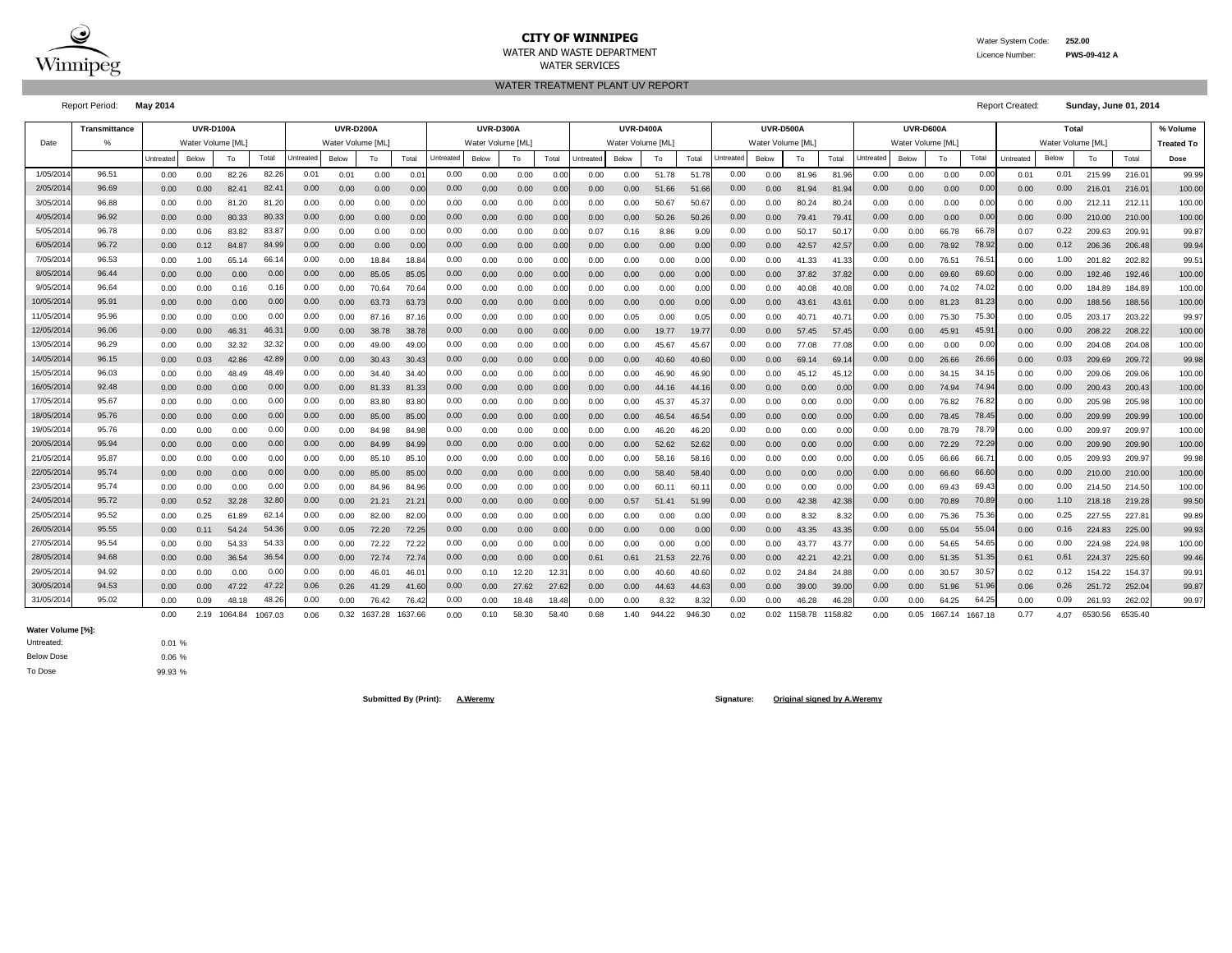

Water and Waste Department • Service des eaux et des déchets

Thursday, June 5, 2014 **Our Incident/Report No: 01-2014**  LIMS Reference No: **39295**

Ms. Melanie Betsill Drinking Water Officer Manitoba Water Stewardship, Office of Drinking Water 1007 Century Street Winnipeg MB R3H 0W4

# **RE: CORRECTIVE ACTION REPORT**

| <b>WATER SYSTEM</b><br><b>WATER SYSTEM CODE</b><br><b>LOCATION OF NON-COMPLIANT INCIDENT</b><br><b>OPERATOR IN CHARGE</b> | Winnipeg Public Water System<br>252.00<br><b>Winnipeg 3-Dist SW12</b><br>NA                                                                                                                  |
|---------------------------------------------------------------------------------------------------------------------------|----------------------------------------------------------------------------------------------------------------------------------------------------------------------------------------------|
| <b>INCIDENT REPORTED BY</b>                                                                                               |                                                                                                                                                                                              |
|                                                                                                                           | Steve Fletcher, Supervisor of Analytical Services Branch                                                                                                                                     |
| <b>TYPE OF NON-COMPLIANT INCIDENT</b>                                                                                     | 1. Treated (or distribution system) water sample contains E.<br>coliform >0 per100mL, 3 MR 41/2007<br>2. High positive Total Coliform (>10 per100mL), 3 MR 41/2007                           |
| <b>INCIDENT DATE</b>                                                                                                      | May 26, 2014                                                                                                                                                                                 |
| <b>DESCRIPTION OF CORRECTIVE ACTIONS</b>                                                                                  | IMMEDIATELY: Re-sampled original locations tested additional<br>samples upstream/downstream of original locations for; turbidity,<br>free/total chlorine, temperature and contacted the ODW. |
| <b>TEST RESULTS</b>                                                                                                       | See Attached                                                                                                                                                                                 |

NOTES/COMMENTS:

1. All microbiological tests performed by contract laboratory.

2. UP/DOWN STREAM testing performed when EC is >0 /100mL, TC is >10 /100mL or when resample/consecutive sample is positive for EC or TC or as directed by the Manager of Environmental Standards Division and/or the Office of Drinking Water

3. INITIAL chlorine, turbidity and temperature only tested at the required 39 sample locations.

4. NR-No Result due to laboratory/analyst error.

5. NA-Not Analyzed.

**EMERGENCY REPORTING IS REQUIRED WHERE A POTENTIAL HEALTH RISK IS INVOLVED. FOLLOW THE INSTRUCTIONS OF YOUR DRINKING WATER OFFICER ON SITUATIONS REQUIRING IMMEDIATE REPORTING**

#### **DISTRIBUTION**

FORWARD THE ORIGINAL TO THE DRINKING WATER OFFICER WITH THE MONTHLY COMPLIANCE SUBMISSIONS.

**Contact the Drinking Water Officer for any comments, questions or concerns**

Embrace the spirit . Vivez l'esprit

REFERENCE: ODW-RF-016

Environmental Standards Division • Division des normes environnementales 2230 Main Street. • 2230, rue Main • Winnipeg • Manitoba R2V 4T8 fax/téléc. (204) 339-2147 • www.winnipeg.ca